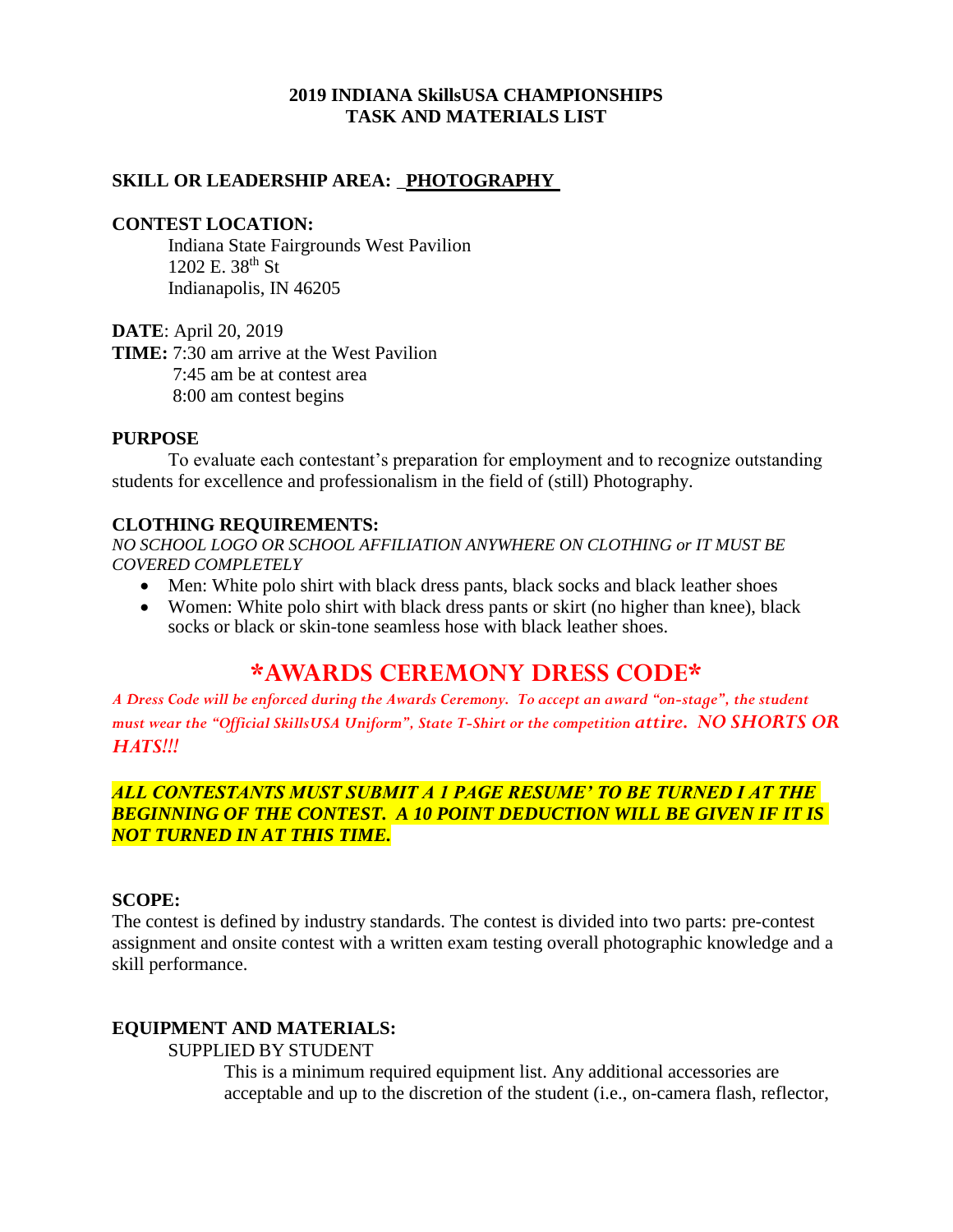additional lenses, etc.). Remember that all equipment brought on the "field assignment" must be carried by the student and fit in shared bus seating (in essence, one medium to large camera bag).

# **\*\*\*\*SEE BELOW**

# **TASKS TO BE PERFORMED**

# **2019 SkillsUSA Championships Photography Contest PART 1**

# *Before you come to the contest*

A. **Photo Shoot:** Using a Digital Camera, (ZLR's or compact not accepted!) photograph the following subjects to demonstrate the scope of your photographic ability to the judges. Take 5 exposures of each. Photos must be taken within the last 120 days. Bring digital files for the judges to examine.

- Environmental Portrait. Male or female in outdoor lighting
- Product Photography Studio Shoot. One subject of your choosing
- Scenery or Urban Landscape. Distant to medium location of your choice
- Choice. Any other subject to demonstrate your ability to the judges

B. **Files:** Provide the judges with your photos loaded onto a flash drive, organized into the following four folders labeled accordingly: Environmental, Product, Landscape, and Choice.

C. **Prints:** Bring two (B&W or color) 11 x 14 printed photographs.

- Salon mounted on mounting boards of your choosing
- Your student competitor number should be the only identifying marks on the back of the prints
- You will be judged according to the following criteria, as well as other elements:

| Composition                | Exposure | Impact           |
|----------------------------|----------|------------------|
| Contrast                   | Mounting | Creativity       |
| <b>Quality of Printing</b> | Focus    | Camera Technique |
| Point of View              | Lighting | Orientation      |

[https://www.ppa.com/events/photo-competitions/ipc-international-photographic-competition](https://www.ppa.com/events/photo-competitions/ipc-international-photographic-competition-overview/the-12-elements-of-a-merit-image)[overview/the-12-elements-of-a-merit-image](https://www.ppa.com/events/photo-competitions/ipc-international-photographic-competition-overview/the-12-elements-of-a-merit-image)

D. **Written Letter:** Signed by an instructor, verifying that all work is that of the student.